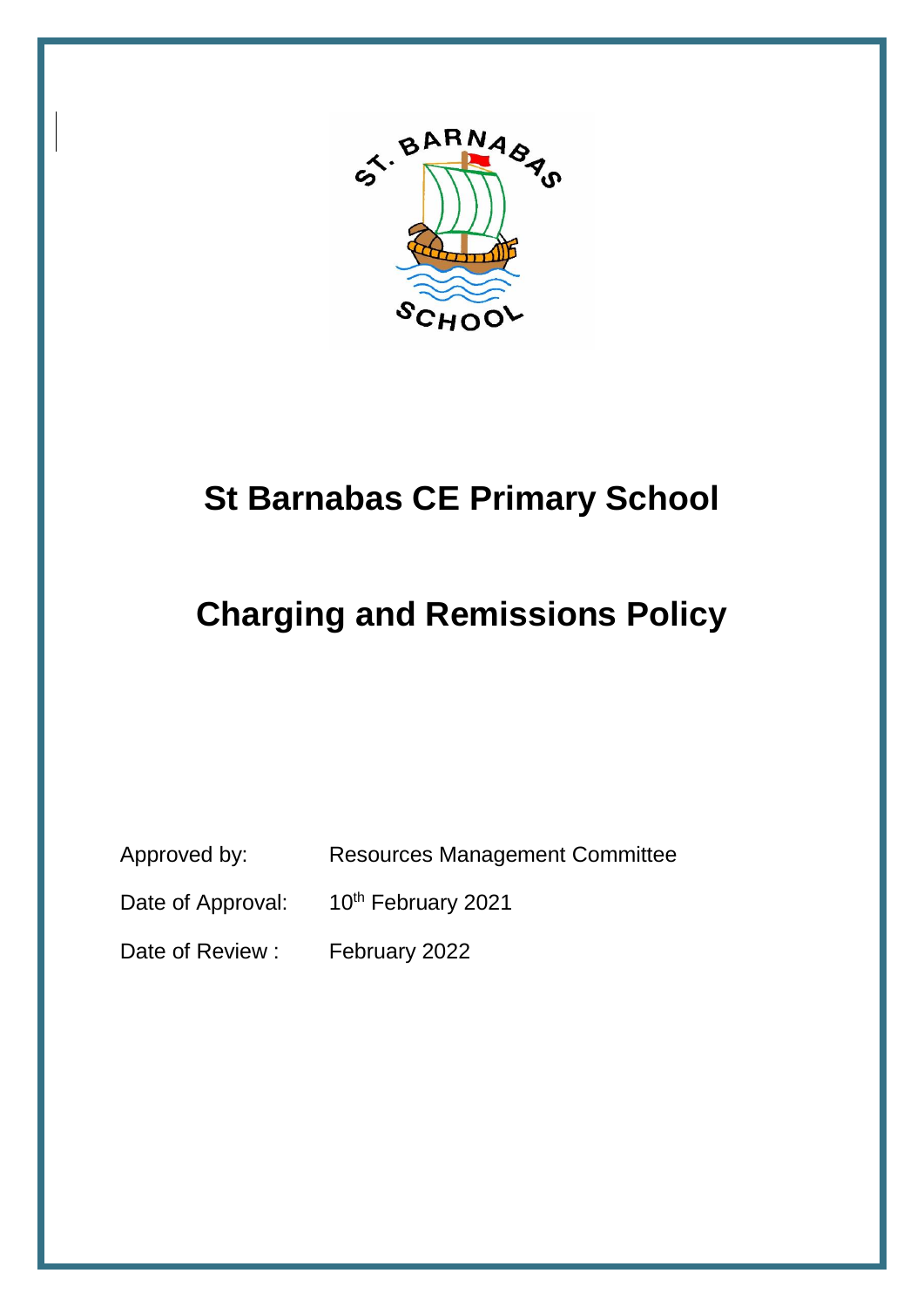## **Contents:**

Statement of intent

- 1. Legal framework
- 2. Charging for education
- 3. Optional extras
- 4. Examination fees
- 5. Examination re-sits
- 6. Voluntary contributions
- 7. Music tuition
- 8. Transport
- 9. Residential visits
- 10. Education partly during school hours
- 11. Damaged or lost items
- 12. Remissions
- 13. Monitoring and review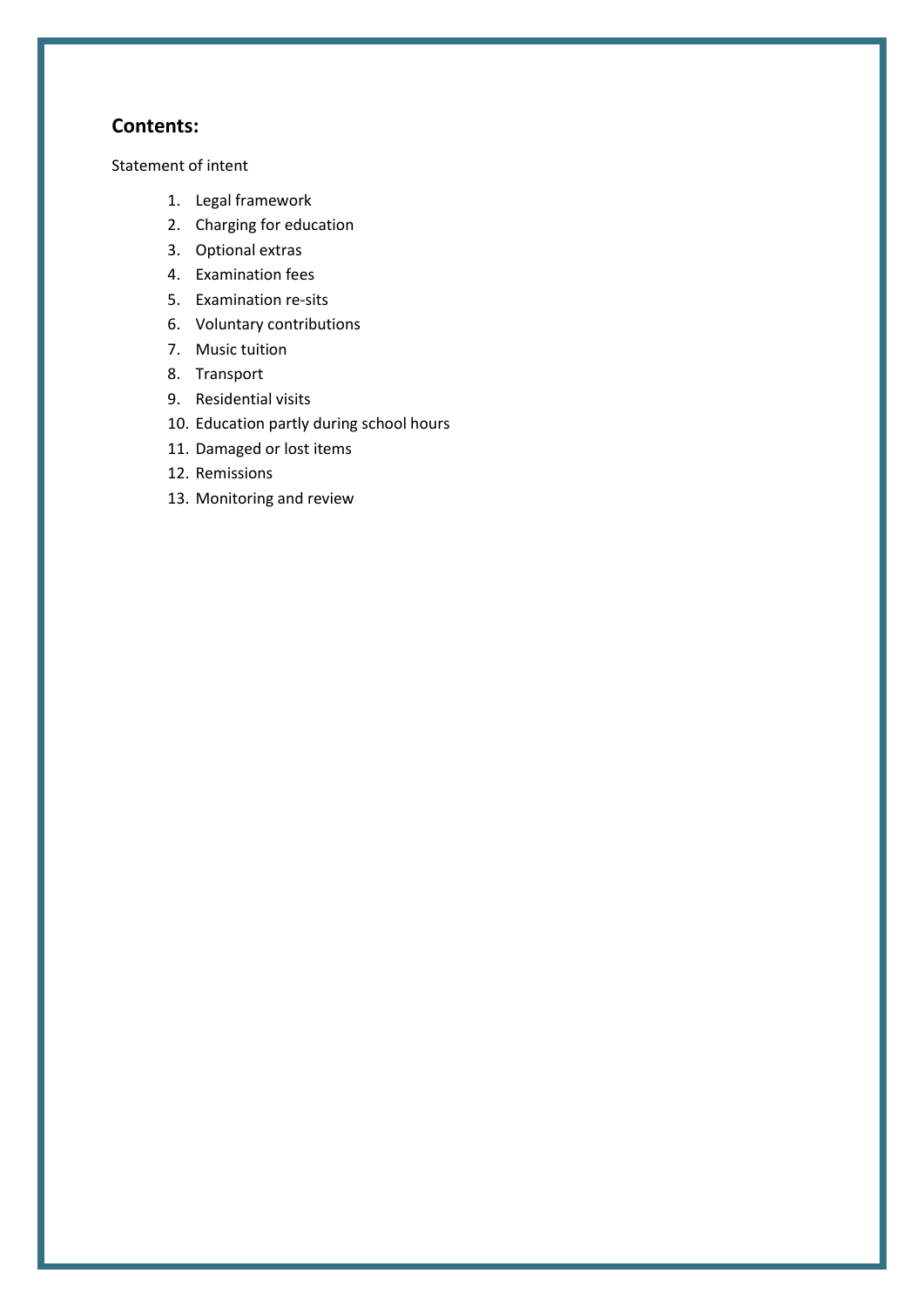# **Statement of intent**

St Barnabas C of E Primary School is committed to ensuring equal opportunities for all pupils, regardless of financial circumstances, and has established the following policy and procedures to ensure that no child is discriminated against by our offering of school trips, activities and educational extras.

In addition, we are committed to adhering to legal requirements regarding charging for school activities, and meeting all statutory guidance provided by the DfE.

We promise:

- Not to charge for education provided during school hours.
- To inform parents on low incomes and in receipt of relevant benefits of the support available to them when asking for contributions.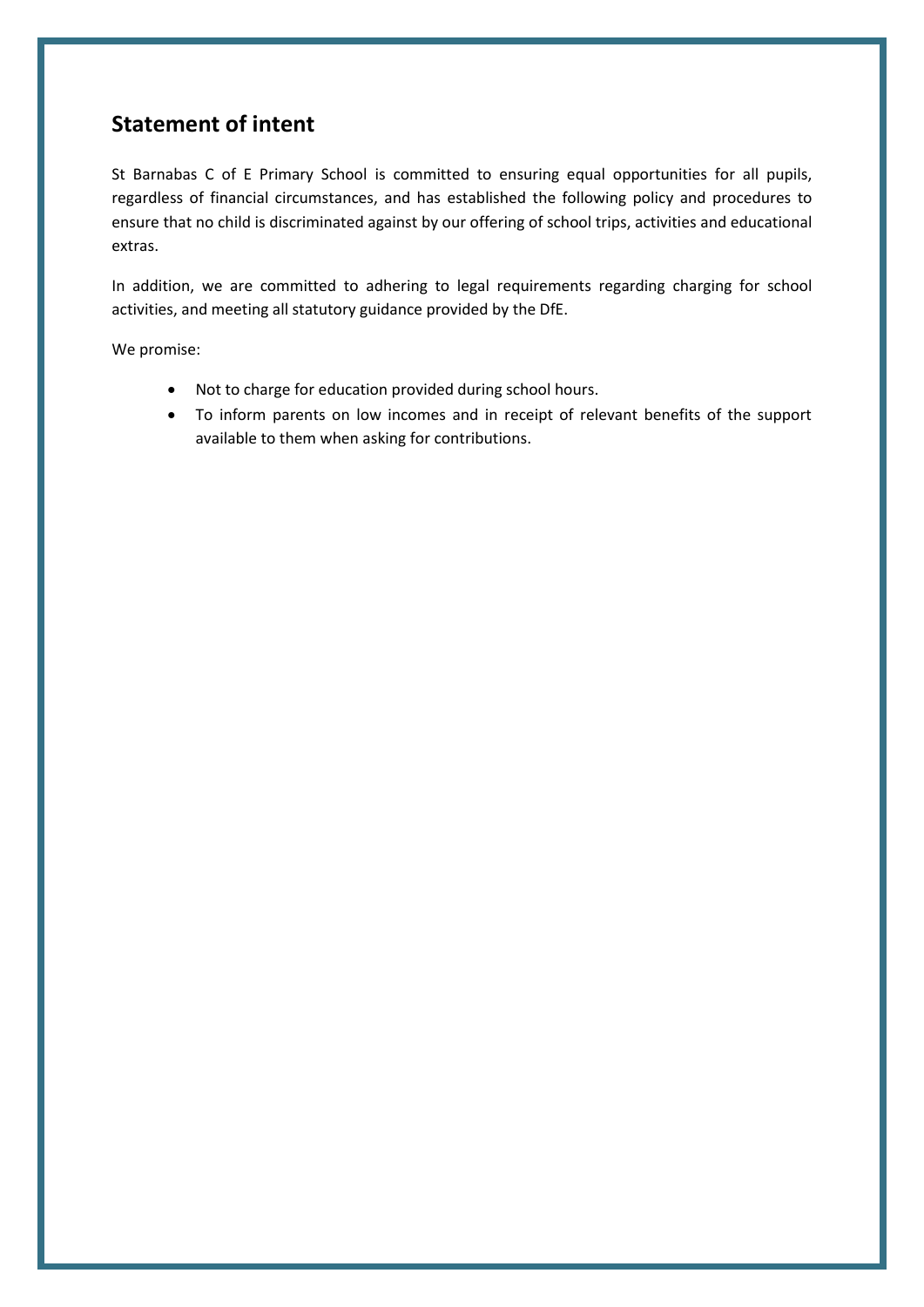# **1. Legal framework**

- 1.1. This policy will have consideration for, and be compliant with, the following legislation and statutory guidance:
	- Education Act 1996
	- The Charges for Music Tuition (England) Regulations 2007
	- The Education (Prescribed Public Examinations) (England) Regulations 2010
	- DfE (2018) 'Charging for school activities'
	- DfE (2019) 'Governance handbook'

# **2. Charging for education**

- 2.1. We will not charge parents for:
	- Admission applications.
	- Education provided during school hours.
	- Education provided outside school hours if it is part of the national curriculum, part of a syllabus for a prescribed public examination that the pupil is being prepared for by the school, or part of religious education.
	- Instrumental or vocal tuition, unless provided at the request of the pupil's parents.
	- Entry for a prescribed public examination, if the pupil has been prepared for it at the school.
	- Examination re-sits, if the pupil is being prepared for the re-sits at the school.
- 2.2. We may charge parents for the following:
	- Materials, books, instruments or equipment, where they desire their child to own them
	- [Optional extras](#page-3-0)
	- Music [and vocational tuition \(in certain circumstances\)](#page-5-0)
	- Use of community facilities

# <span id="page-3-0"></span>**3. Optional extras**

- 3.1. We may charge parents for the following optional extras:
	- Education provided outside of school time that is not:
		- Part of the national curriculum.
		- Part of a syllabus for a prescribed public examination that the pupil is being prepared for at the school.
		- Religious education.
	- Examination entry fees where the pupil has not been prepared for the examinations at the school
	- Transport, other than that arranged by the LA for the pupil to be provided with education
	- Board and lodging for a pupil on a residential visit
	- Extended day services offered to pupils (for example breakfast club, after-school clubs, tea and supervised homework sessions).
- 3.2. When calculating the cost of optional extras, the school will only take into account the following: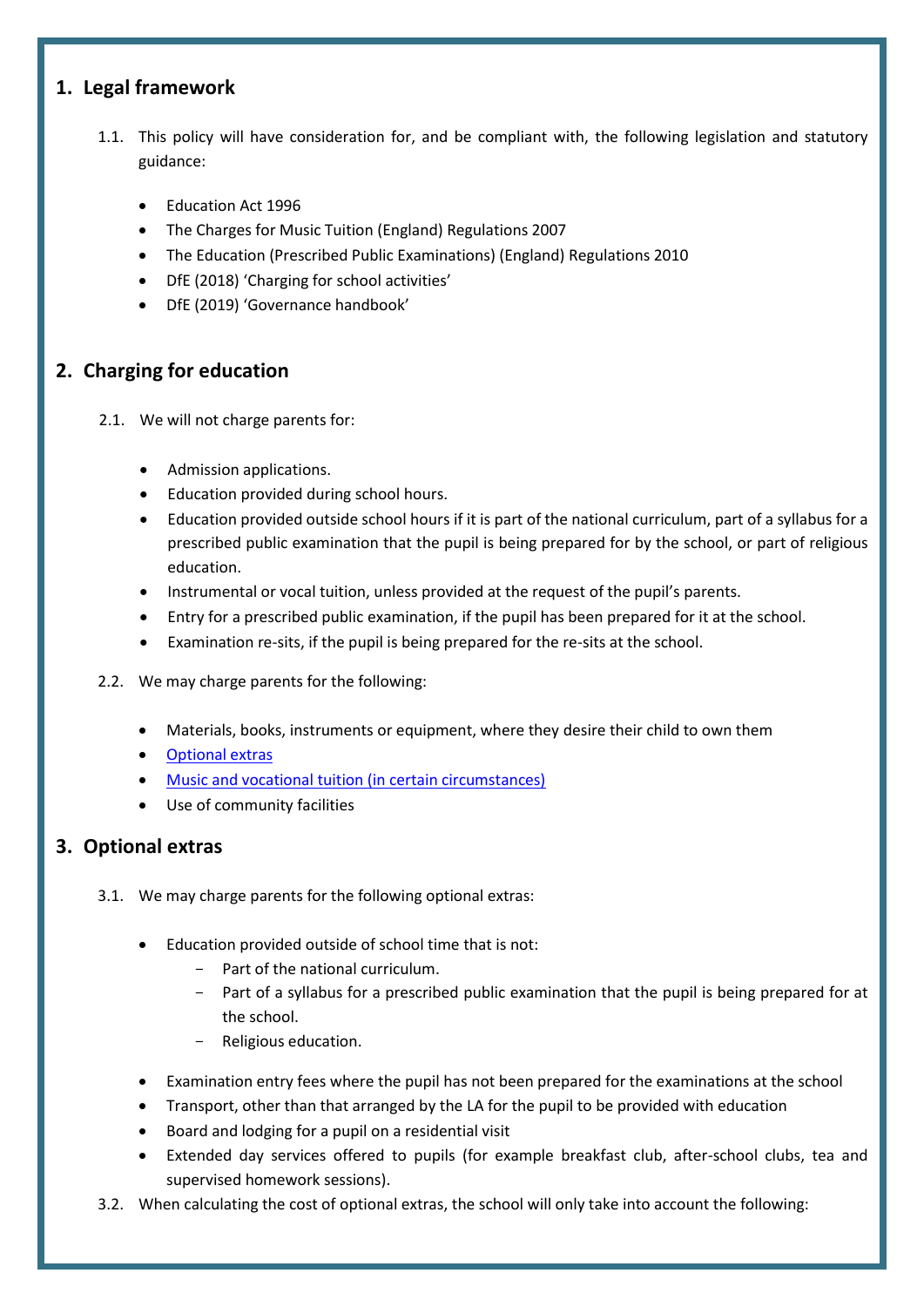- Materials, books, instruments or equipment provided in relation to the optional extra
- The cost of buildings and accommodation
- The employment of non-teaching staff
- The cost of teaching staff (including teaching assistants) under contracts for services purely to provide an optional extra
- The cost, or an appropriate proportion of the costs, for teaching staff employed to provide vocal tuition or tuition in playing a musical instrument
- 3.3. The school will not charge in excess of the actual cost of providing the optional extra divided by the number of participating pupils. We will not charge a subsidy for any pupils wishing to participate but whose parents are unwilling or unable to pay the full charge. If a proportion of the activity takes place during school hours, we will not charge for the cost of alternative provision for those not participating.
- 3.4. Participation in any optional activity will be on the basis of parental choice and a willingness to meet the charges. Therefore, parental agreement is a pre-requisite for the provision of an optional extra.

# **4. Examination fees**

- 4.1. We may charge for examination fees if:
	- The examination is on the prescribed list (which includes SATs, GCSEs and A levels), but the pupil was not prepared for it at the school.
	- The examination is not on the prescribed list, but the school arranged for the pupil to take it.
	- A pupil fails, without good reason, to complete the requirements of any public examination where the governing board or LA originally paid or agreed to pay the fee.

# **5. Examination re-sits**

- 5.1. Where a pupil is entered for a second or subsequent attempt at an examination, we will pay the fee. Once pupils have left the school, re-sits must be taken at the school.
- 5.2. If a pupil or their parents consider it to be in the best interests of the pupil to request that an examination is re-marked, any fees involved must be covered by the pupil or their parents. If the awarding body changes the overall grade of the result, the school will not be charged by the awarding body and the parent/pupil will have their fees refunded.

# **6. Voluntary contributions**

- 6.1. We may, from time-to-time, ask for voluntary contributions towards the benefit of the school or school activities. If an activity cannot be funded without voluntary contributions, we will make this clear to parents at the outset. We will also make it clear that there is no obligation for parents to make a contribution, and notify parents whether assistance is available. Appendix B provides a template letter to parents asking for voluntary contributions.
- 6.2. No child will be excluded from an activity simply because their parents are unwilling or unable to pay. If a parent is unwilling or unable to pay, their child will still be given an equal opportunity to take part in the activity. If insufficient voluntary contributions are raised to fund an activity, and the school cannot fund it via another source, the activity will be cancelled.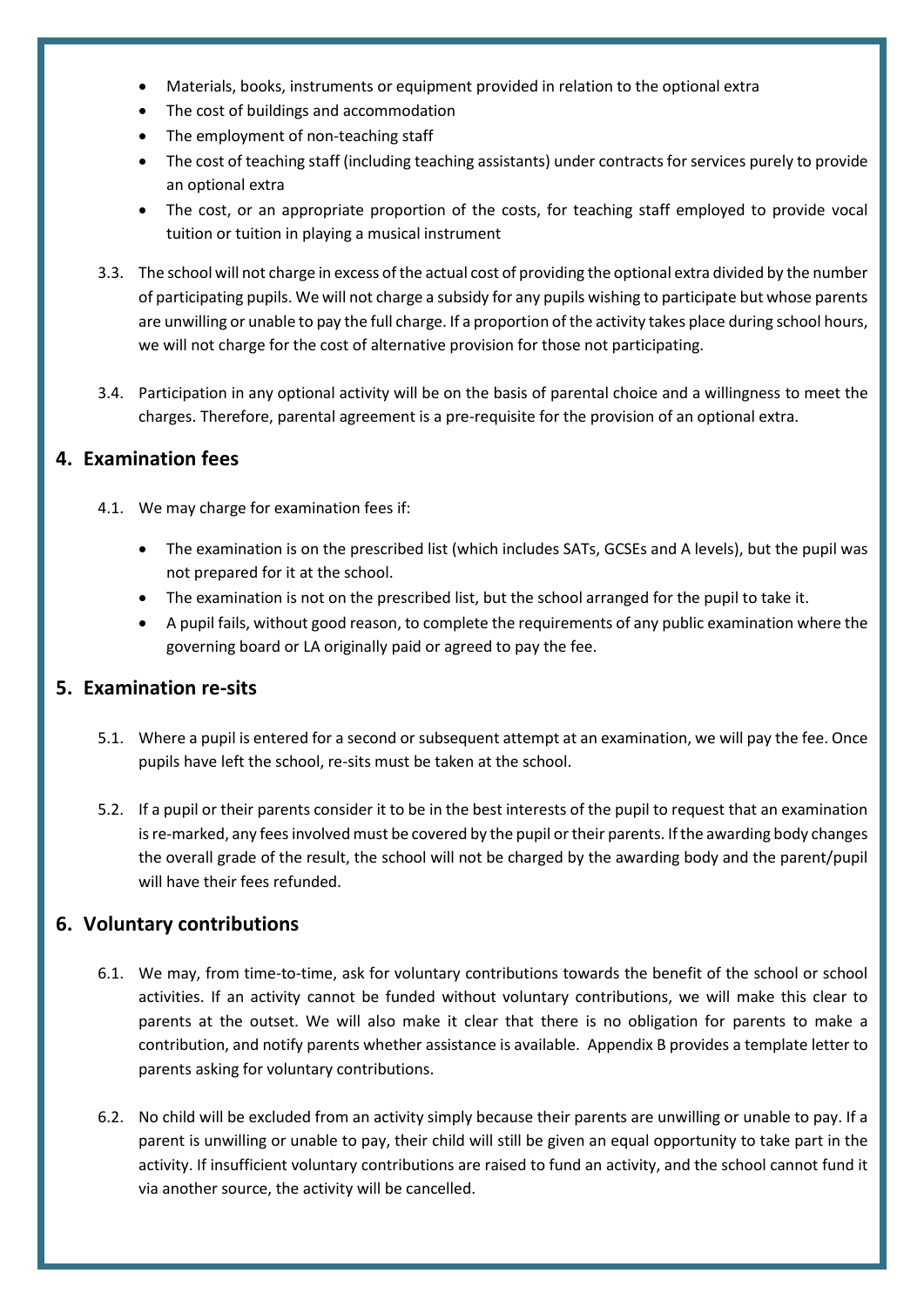6.3. We will strive to ensure that parents do not feel pressurised into making voluntary contributions.

# <span id="page-5-0"></span>**7. Music tuition**

- 7.1. Music tuition is the only exception to the rule that all education provided during school hours must be free. The Charges for Music Tuition (England) Regulations 2007 allow for charges to be made for vocal or instrumental tuition provided either individually or to groups of any size – provided that the tuition is at the request of the pupil's parents.
- 7.2. The charges will not exceed the cost of the provision, including the cost of the staff providing the tuition.

# **8. Transport**

- 8.1. We will not charge for:
	- Transporting registered pupils to or from the school premises, where the LA has a statutory obligation to provide the transport.
	- Transporting registered pupils to other premises where the governing board or LA has arranged for pupils to be educated.
	- Transporting pupils to meet an examination requirement when they have been prepared for the examination at the school.
	- Transport provided for an educational visit.

# **9. Residential visits**

- 9.1. We will not charge for:
	- Education provided on any visit that takes place during school hours.
	- Education provided on any visit that takes place outside school hours if it is part of the national curriculum, part of a syllabus for a prescribed public examination that the pupil is being prepared for at the school, or part of religious education.
	- Supply teachers to cover for teachers accompanying pupils on visits.
- 9.2. We may charge for board and lodging but the charge will not exceed the actual cost.
- 9.3. Parents will be exempt from board and lodging costs if they can prove that they are in receipt of one or more of the following benefits:
	- Income Support
	- Income-based Jobseeker's Allowance
	- Income-related Employment and Support Allowance
	- Support under part VI of the Immigration and Asylum Act 1999
	- The guaranteed element of State Pension Credit
	- Child Tax Credit, provided that they are not also entitled to Working Tax Credit and have an annual gross income of no more than £16,190
	- Working Tax Credit run-on paid for four weeks after they stop qualifying for Working Tax Credit
	- Universal Credit if they apply on or after 1 April 2018, their household income must be less than £7,400 a year (after tax and not including any benefits they receive)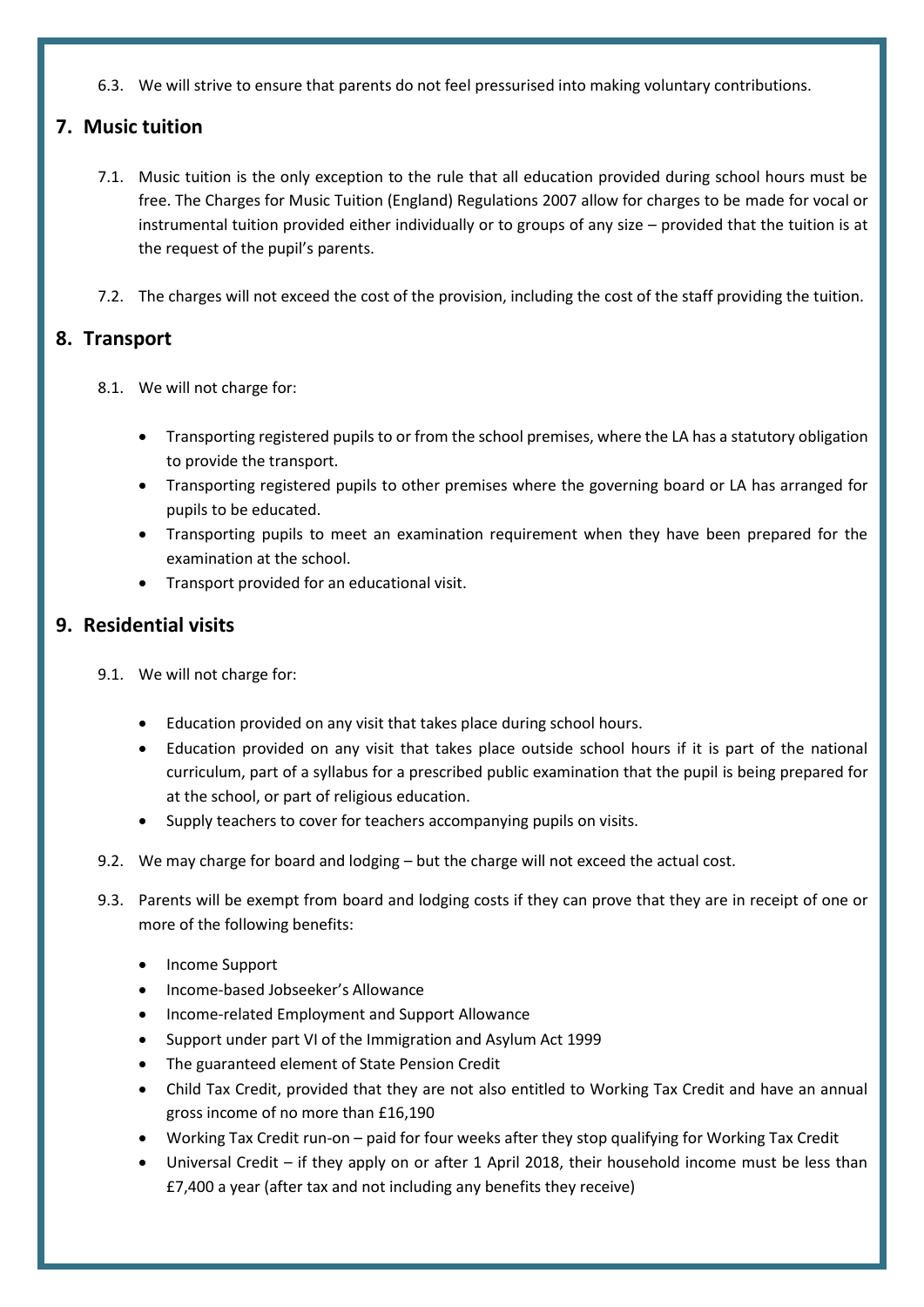# **10. Education partly during school hours**

- 10.1. If 50 percent or more of the time spent on an activity occurs during school hours (including time spent travelling if the travel occurs during school hours), it is deemed to take place during school hours and no charge will be made.
- 10.2. If less than 50 percent of the time spent on an activity occurs during school hours, it is deemed to have taken place outside school hours and we may charge for the activity; however, we will not charge if the activity is part of the national curriculum, part of a syllabus for a prescribed public examination that the pupil is being prepared for at the school, or part of religious education.
- 10.3. **Residential visits:** If the number of school sessions covered by the visit is equal to or greater than 50 percent of the number of half days (any period of 12 hours ending with noon or midnight on any day) spent on the visit, we will not charge for the activity.
- 10.4. The remission of charges for board and lodging payments is the responsibility of the school. These costs will be borne by our contingency funds.
- 10.5. Any charges for extended day services will be optional.

**Example 1** Pupils are away from noon on Wednesday to 9pm on Sunday. This counts as 9 half days including 5 school sessions, so the visit is deemed to have taken place during school hours.

**Example 2** Pupils are away from school from noon on Thursday until 9pm on Sunday. This counts as 7 half days including 3 school sessions, so the visit is deemed to have taken place outside school hours.

# **11. Damaged or lost items**

11.1. The school may charge parents for the cost of replacing items broken, damaged or lost due to their child's behaviour. Parents will not be taken to court for failure to pay such costs.

# **12. Remissions**

- 12.1. We have set aside a small fund to enable families in financial difficulty to send their children on visits/activities. The funding is limited and there is no guarantee that all requests can be met. Assistance will be allocated on a needs basis, and if the full cost of the trip/activity cannot be met through assistance funding and voluntary contributions, the trip/activity will be cancelled.
- 12.2. Parents in receipt of any of the following benefits may request assistance with the costs of activities:
	- Income Support
	- Income-based Jobseeker's Allowance
	- Income-related Employment and Support Allowance
	- Support under part VI of the Immigration and Asylum Act 1999
	- The guaranteed element of State Pension Credit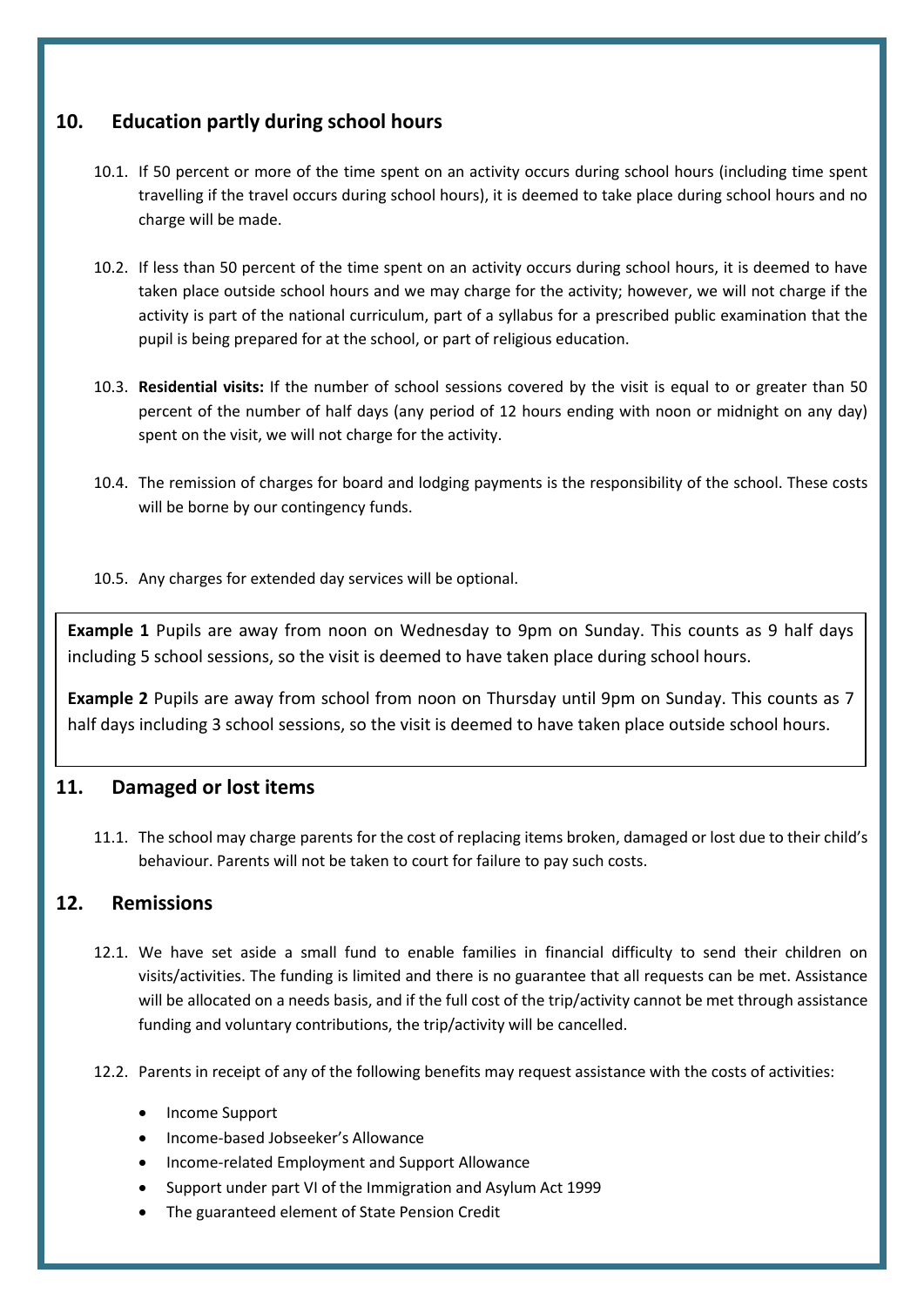- Child Tax Credit, provided that they are not also entitled to Working Tax Credit and they have an annual gross income of no more than £16,190
- Working Tax Credit run on paid for four weeks after they stop qualifying for Working Tax Credit.
- Universal Credit if they apply on or after 1 April 2018, their household income must be less than £7,400 a year (after tax and not including any benefits they receive)
- 12.3. To request assistance, parents should contact the Headteacher. An application form will be provided for each remission request which will be authorised by the Headteacher - Appendix A

# **13. Monitoring and review**

13.1. This policy will be reviewed annually by the governing board or a committee of the governing board.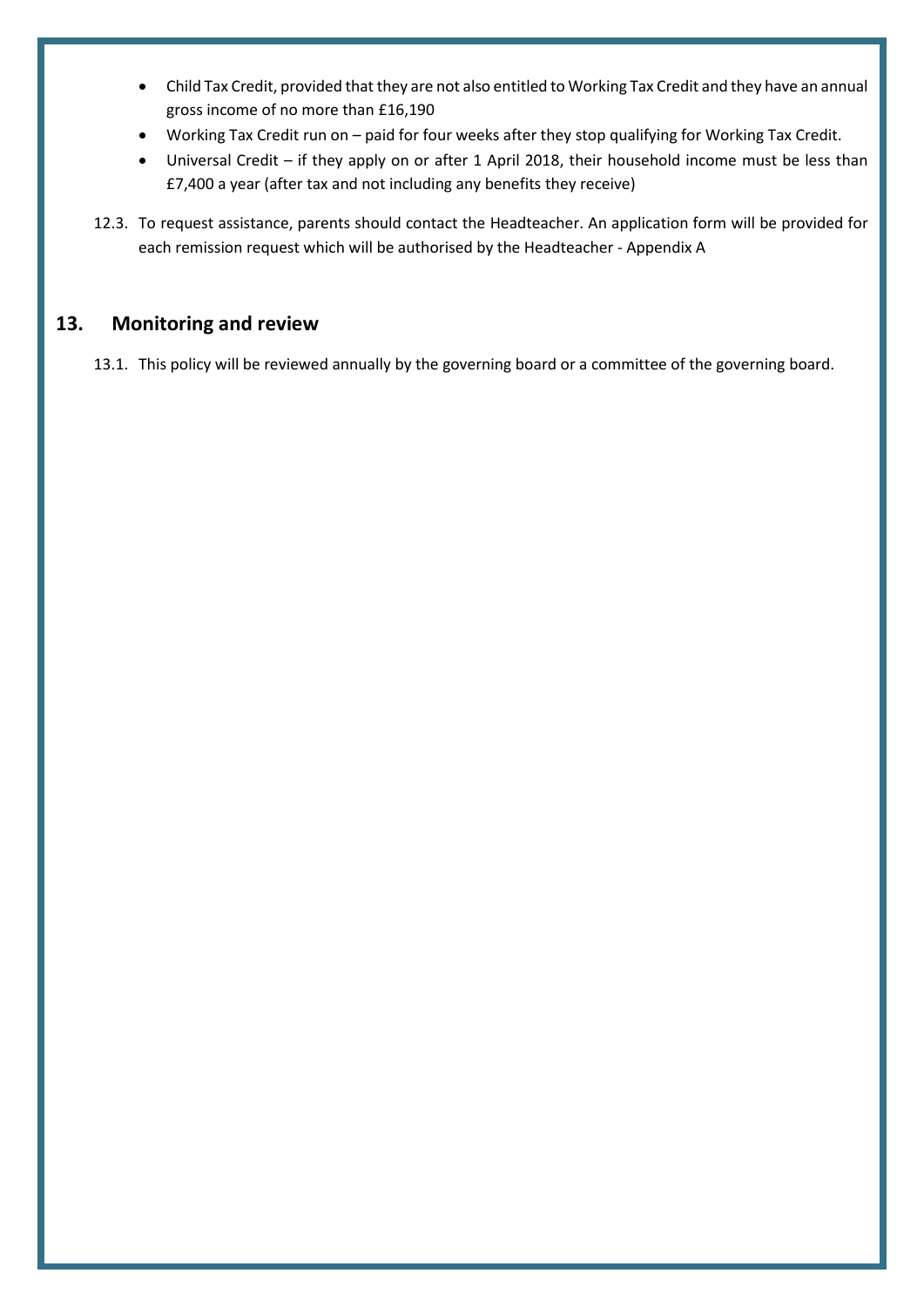Appendix A – Application form for the remission of charges

### **Application for Remission of Charge**

### **St Barnabas C of E Primary School**

To apply for a remission of a charge a parent/carer should complete this form with the following information.

| Full name of Parent/Carer |  |
|---------------------------|--|
| Relationship to pupil     |  |
| Phone Number              |  |

Please give details below of each dependant child who is in full-time attendance at the school for whom you wish to apply for remission

| Full Names of Child/ren | M/F | Date/s of birth | Class/es |
|-------------------------|-----|-----------------|----------|
|                         |     |                 |          |
|                         |     |                 |          |
|                         |     |                 |          |

| Name of Activity                                                                     |           | Date of Activity                                                                                             |  |
|--------------------------------------------------------------------------------------|-----------|--------------------------------------------------------------------------------------------------------------|--|
| Please state the reason(s) why you are requesting remission:                         |           |                                                                                                              |  |
|                                                                                      |           |                                                                                                              |  |
|                                                                                      |           |                                                                                                              |  |
|                                                                                      |           |                                                                                                              |  |
|                                                                                      |           |                                                                                                              |  |
| I wish to apply for remission of charges for the educational activity detailed above |           |                                                                                                              |  |
| Signature of Applicant                                                               |           | Date                                                                                                         |  |
| confidential.                                                                        |           | Please return the completed form to the school office in an envelope addressed to the Headteacher and marked |  |
| For School use only                                                                  |           |                                                                                                              |  |
| <b>Remission Approved</b>                                                            | No<br>Yes | Reason                                                                                                       |  |

| Remission Approved | Yes<br>No. | Reason |
|--------------------|------------|--------|
| Signed by          |            |        |
| Position           |            |        |
| Date               |            |        |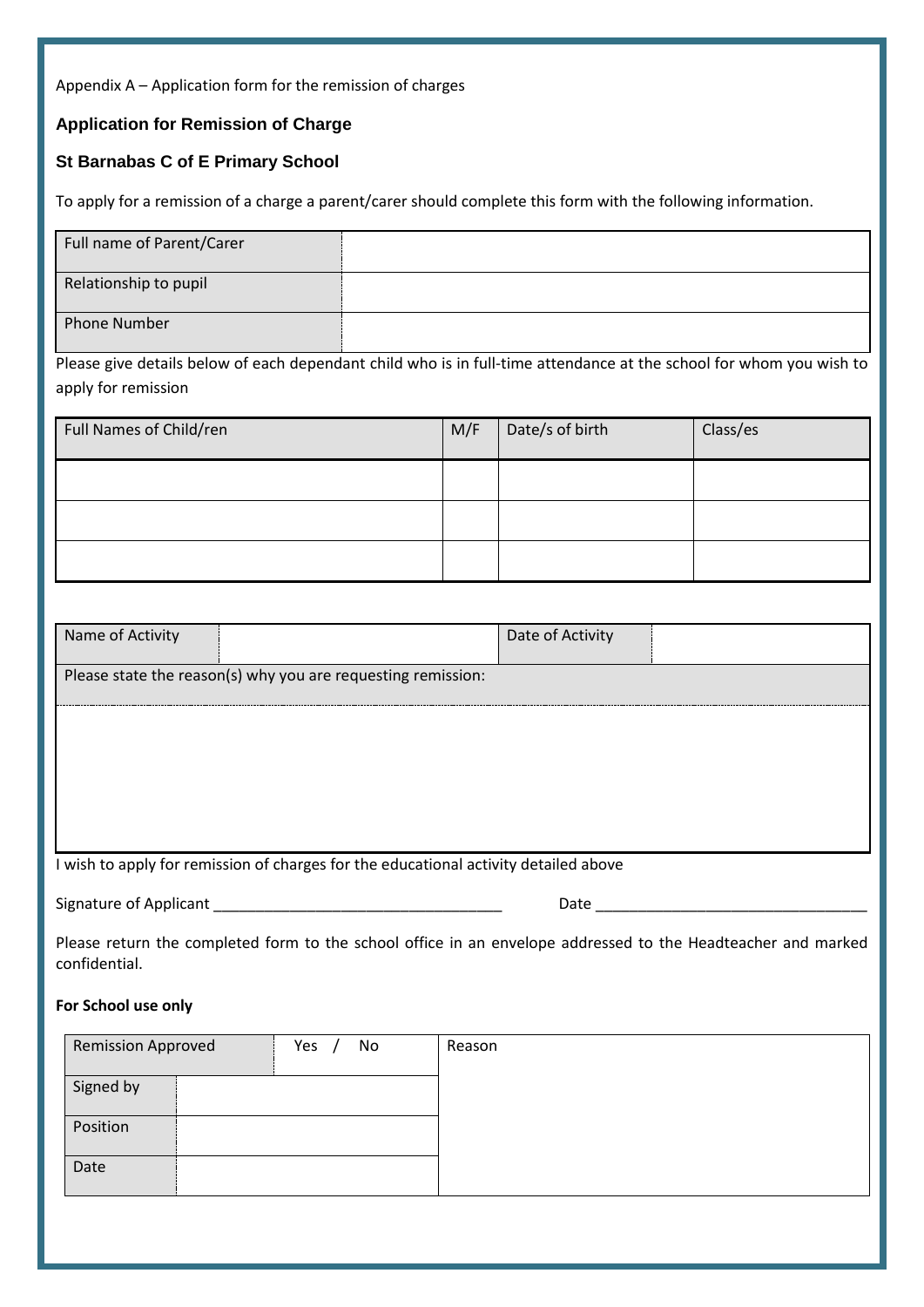#### Appendix B

#### **Voluntary contributions letter to parents**

RE: Request for voluntary contributions for educational visit

Dear <Name of parent>,

At our school, we understand that learning outside of the school environment is a valuable and effective means of enhancing the curriculum and pupils' learning, understanding and personal and social development.

<Day trips only> In light of the above, we are planning an educational trip to <location> on <date> for <year group/class>.

[Residential trips only] In light of the above, we are planning an educational trip to <location>, beginning on <date> until <date> for <year group/class>.

We believe that this trip will prove to be significantly beneficial to pupils, and we hope that as parents, you will also recognise the value and importance of this visit.

Whilst we offer as much funding as is possible towards our educational visits, we, unfortunately, do not have the available financial resources to fund the full amount of this visit. In order to ensure that this opportunity is available to our pupils, we would like to ask for a voluntary contribution of <amount> from the parents of the pupils invited on the trip, although you are welcome to give more, if you are able, or if you have more than one child invited on the trip and would like this to be reflected in your donation. Please see the table below outlining the costs requested per pupil:

**[Please note: schools who wish to subsidise parents in receipt of benefits may demonstrate so, such as in the table below. Schools that do not wish to should remove references to benefits and extra rows, as well as the NB. note]**

#### **[Day trips only]**

| <b>Contribution</b>                                                                                                                                              | <b>Amount per pupil</b> |
|------------------------------------------------------------------------------------------------------------------------------------------------------------------|-------------------------|
| School contribution (towards cost of transport, instruction,<br>teaching, entrance fees and activities)                                                          |                         |
| Parental contribution requested from parents who do not receive<br>benefits (towards cost of transport, instruction, teaching,<br>entrance fees and activities)  |                         |
| Parental contribution requested from parents who receive benefits<br>(towards cost of transport, instruction, teaching, entrance fees<br>and <b>activities</b> ) |                         |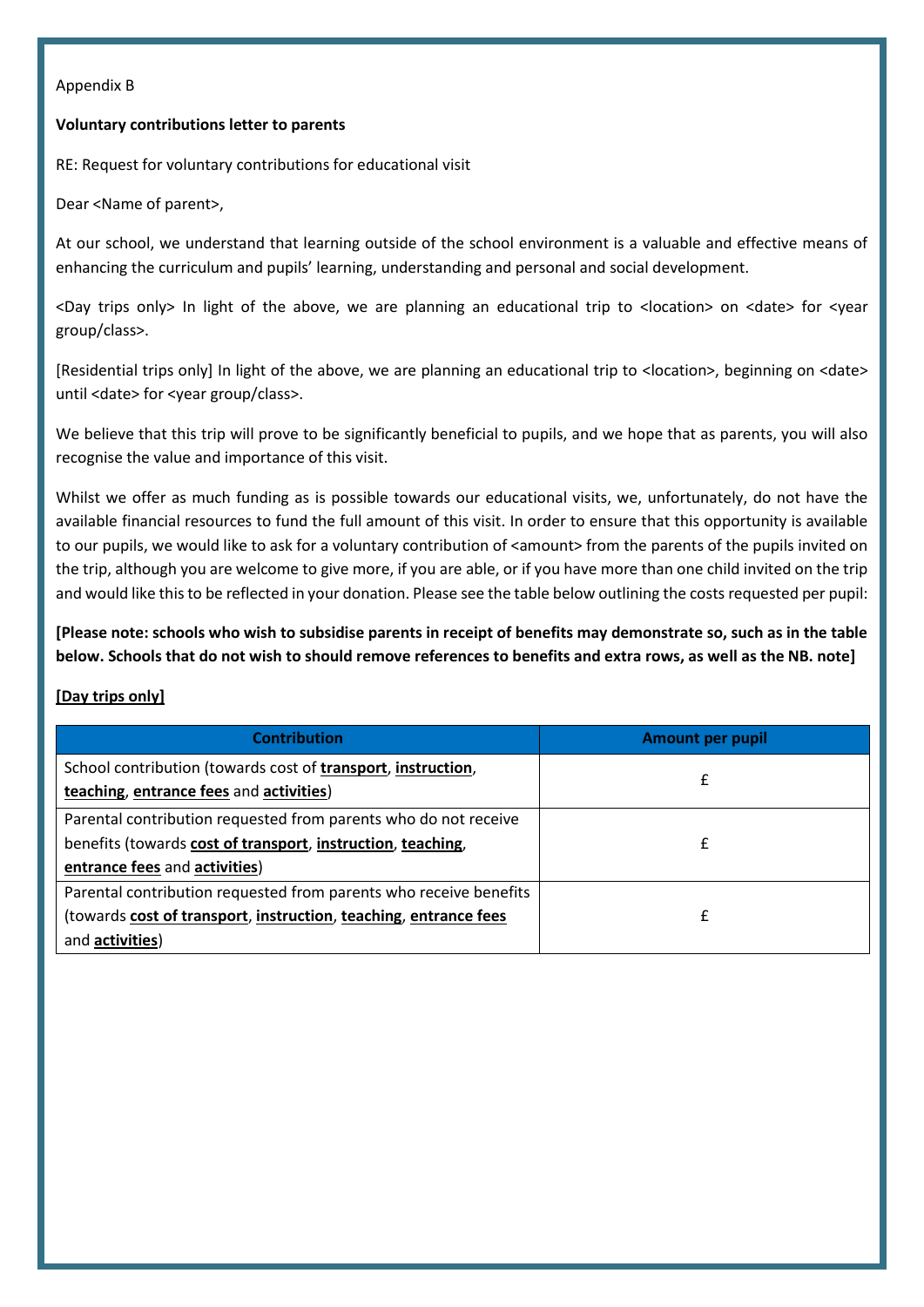#### **[Residential trips only]**

| <b>Contribution</b>                                                                                                                                                                  | <b>Amount per pupil</b> |
|--------------------------------------------------------------------------------------------------------------------------------------------------------------------------------------|-------------------------|
| School contribution (towards cost of transport, instruction,<br>teaching, entrance fees and activities)                                                                              | £                       |
| Parental contribution towards cost of accommodation from<br>parents who do not receive benefits                                                                                      | £                       |
| Additional voluntary parental contribution requested from parents<br>who do not receive benefits (towards cost of transport, instruction,<br>teaching, entrance fees and activities) | f                       |
| Parental contribution requested from parents who receive benefits<br>(towards cost of accommodation, transport, instruction, entrance<br>fees and activities)                        | £                       |
| Total payment requested from parents who do not receive<br>benefits                                                                                                                  | £                       |
| Total payment requested from parents who receive benefits                                                                                                                            | £                       |

NB. Please note that 'parents who receive benefits' refers to those who are in receipt of Income Support, Incomebased Jobseeker's Allowance, Income-related Employment and Support Allowance, support under Part VI of the Immigration and Asylum Act 1999, the guaranteed element of State Pension Credit, Child Tax Credit (provided that you are not also entitled to Working Tax Credit and have an annual income of no more than £16,190, Working Tax Credit run-on (paid for four weeks after you stop qualifying for Working Tax Credit) or Universal Credit (if you apply on or after 1 April 2018, your household income must be less than £7.400 a year (after tax and not including any benefits you receive)).

We would like to make it clear that this contribution is entirely voluntary from yourself, and there is no obligation for you to submit this payment; however, as we are unable to cover the full cost, insufficient funds may result in the visit being unable to go ahead. If we have already received donations prior to the cancellation of the trip, please be assured that these will be refunded to parents in full. We would also like to inform you that, should you decide not to make a contribution, neither yourself nor your child will be treated any differently, and your child's place on the trip will not be removed as a result of no donation. All donations are greatly appreciated and will mean that, if we can cover the full cost together, we will be able to enhance your child's learning in the way in which we believe is most beneficial.

If you would be able to provide a contribution, please make your donation payable to  $\leq$  payee name by cash or cheque and return using the slip attached to <name> via the <school office>. Please note, the deadline for this slip and any voluntary contributions to be returned by is <date>.

For more information on voluntary contributions and our policy towards allocating pupils' places on our visits, please read our <Charging and Remissions Policy> and our <Educational Visits and School Trips Policy>, which can both be accessed via our school website. Alternatively, hard copies of both policies are available in our <school office>.